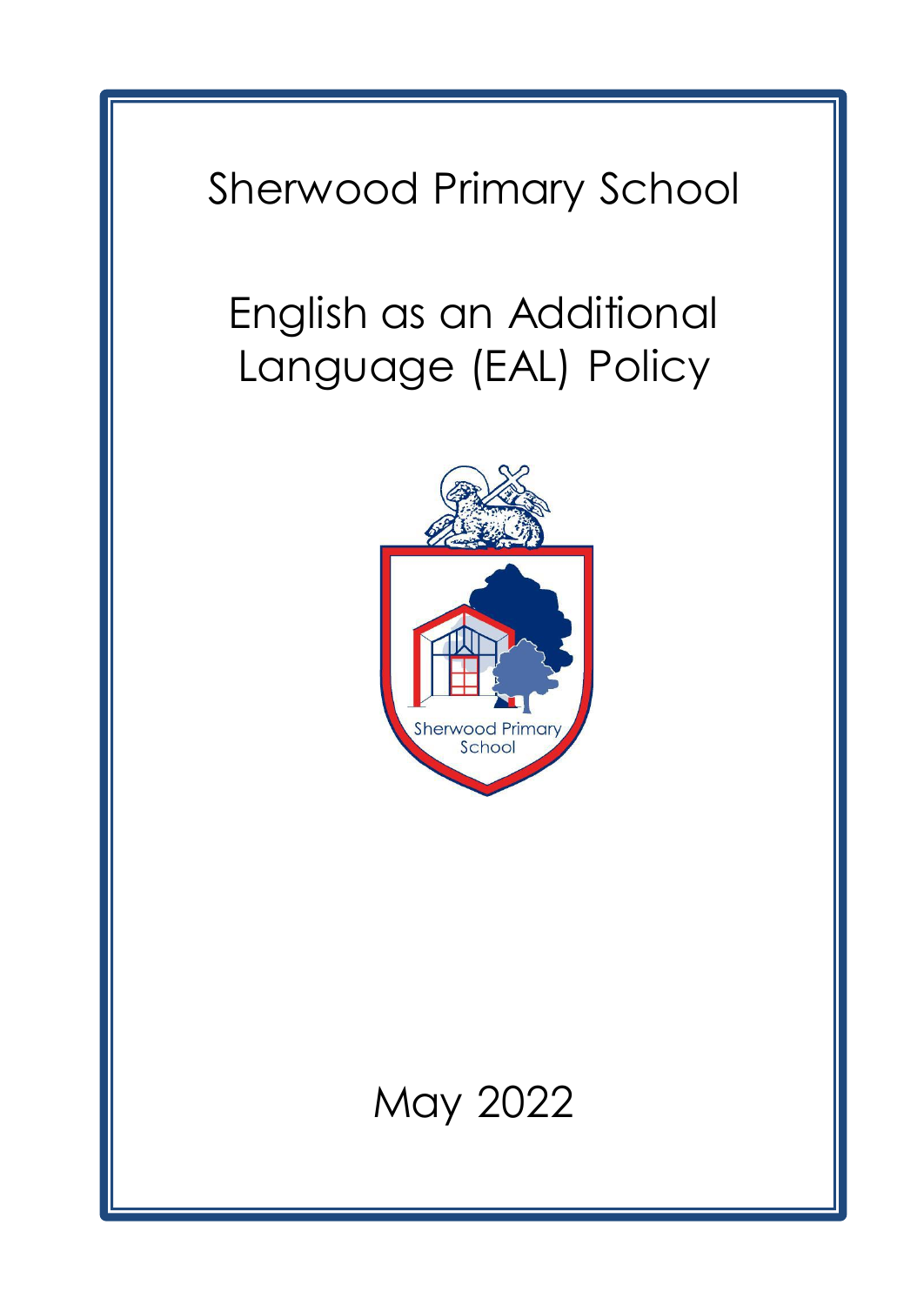# Sherwood Primary School EAL Policy



# Sherwood Curriculum Rationale

We aim to provide a creative and challenging curriculum that inspires our children and prepares them for life in a culturally diverse and ever-changing world. High expectations, inclusive approaches and excellent teaching will form the basis of all our work. Our pupils will have the opportunity to explore, ask questions, discover and become resilient, independent learners. Our Curriculum will prepare our children for life-long learning.

#### Inspire • Explore • Achieve

# Sherwood Values

Teaching and Learning at Sherwood Primary School is underpinned by six core values.

The 6 Sherwood Core-Values are:

- Honesty
- Perseverance
- Respect
- Adventurous
- Aspiration
- Independence

Alongside our core values, we also promote the fundamental British values of democracy, the rule of law, individual liberty, mutual respect and tolerance of those with different faiths and beliefs across the curriculum.

# **Equality**

At Sherwood, we believe that equality should permeate every aspect of School life and is the responsibility of every member of our School Community.

Every member of our School Community should feel safe, secure, valued and of equal worth. We are committed to ensuring equality of education and opportunity for all pupils; irrespective of race, gender, gender variance, disability, belief, religion socio-economic background or sexual orientation.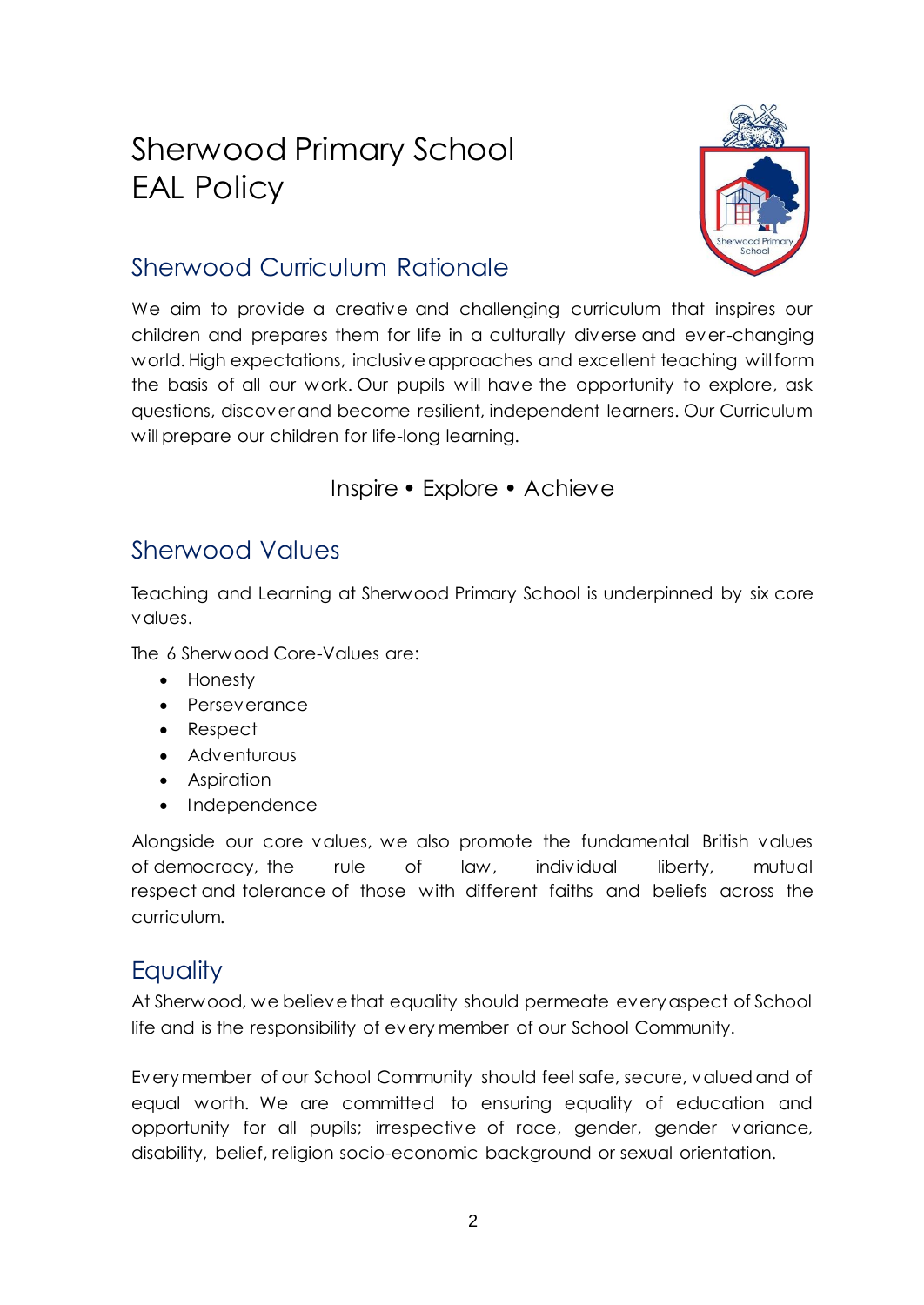It is our aim to understand and tackle the different barriers which could lead to unequal outcomes for different groups of pupils in School. The Equality Act provides a framework to support our commitment to valuing diversity, tackling discrimination, promoting equality and fostering good relationships between people. It is our aim to celebrate and value the equal opportunity achievements and strengths of all members of our School Community.

#### **Introduction**

All pupils need to feel safe, accepted and valued in order to learn. For pupils who are learning English as an additional language, this includes recognising and valuing their home language and culture. As a school, we are aware that bilingualism is a strength and that EAL pupils have a valuable contribution to make. We take a whole school approach, including ethos, curriculum, education against racism and promoting language awareness.

This policy aims to raise awareness of the school's obligations and to support the planning, organisation, teaching and assessment procedures, and the use of resources and strategies to meet the needs of pupils who have English as an additional language (EAL) and so to raise pupil achievement.

#### Statement of Aims

Sherwood Primary School is committed to ensuring that all our learners feel safe and know that they are valued. One of the main aims linked with our mission statement is 'To be inclusive and encourage all members of the school community to achieve their full potential'. We are committed to making appropriate provision of teaching and resources for pupils for whom English is an additional language and for raising the achievement of minority ethnic pupils who are at risk from underachievement.

Our school will identify individual pupils' needs, recognise the skills they bring to school and ensure equality of access to the curriculum.

### The Context of the School

At Sherwood Primary School, at the time of writing this policy, there are 191 EAL learners (45%) registered.

Their first languages are:

- Gujarati
- Urdu
- Hindi
- Malayalam
- Chinese
- Pashto
- Slovak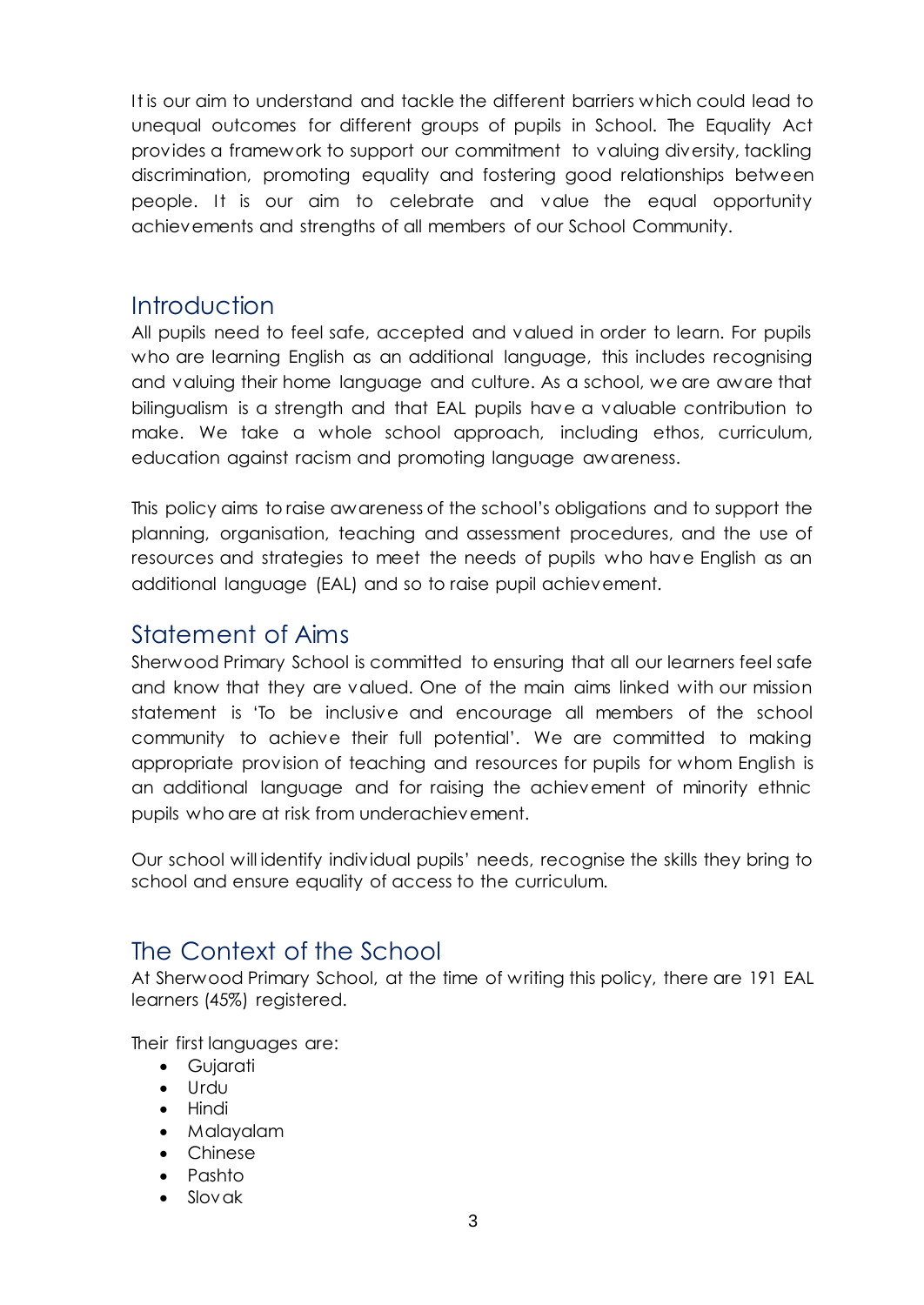- Kannada
- Dari
- Konkani
- Romanian
- Yoruba
- Amharic
- Tulu
- Arabic
- Bengali
- French
- Polish
- Panjabi
- Persian/Farsi
- Tamil
- Telugu

Most of our EAL learners were born in the UK and their proficiency in English speaking is good, although we have a small number of new arrivals to the country who need extra support in school to learn and understand English.

#### Key Principles

- Our children with EAL are entitled to opportunities for educational success that are equal to those of our English speaking children.
- Children with EAL are not a homogenous group: their needs vary according to a range of factors. We provide a range of teaching and learning activities to meet curriculum demands and different learning needs/styles.
- Well planned lessons in well organised classrooms provide the best environment for acquisition of English by children with EAL.
- The bi/multilingualism of our children and staff enriches our school and our community.
- To become fully competent in the use of curriculum/academic English is a long process, therefore the children who join our school as new arrivals to the country will require long term support.
- Having a home language other than English is not a 'learning difficulty'. A clear distinction should be made between EAL and Special Educational Needs (SEN). Children with EAL are not placed on the SEN record, unless they have SEN.
- It is important that children with EAL are provided with opportunities to use their home or first language where appropriate.
- Language develops best when used in purposeful contexts across the curriculum.
- Effective use of language is crucial to the teaching and learning of every subject.
- The language demands of learning tasks need to be identified and included in planning.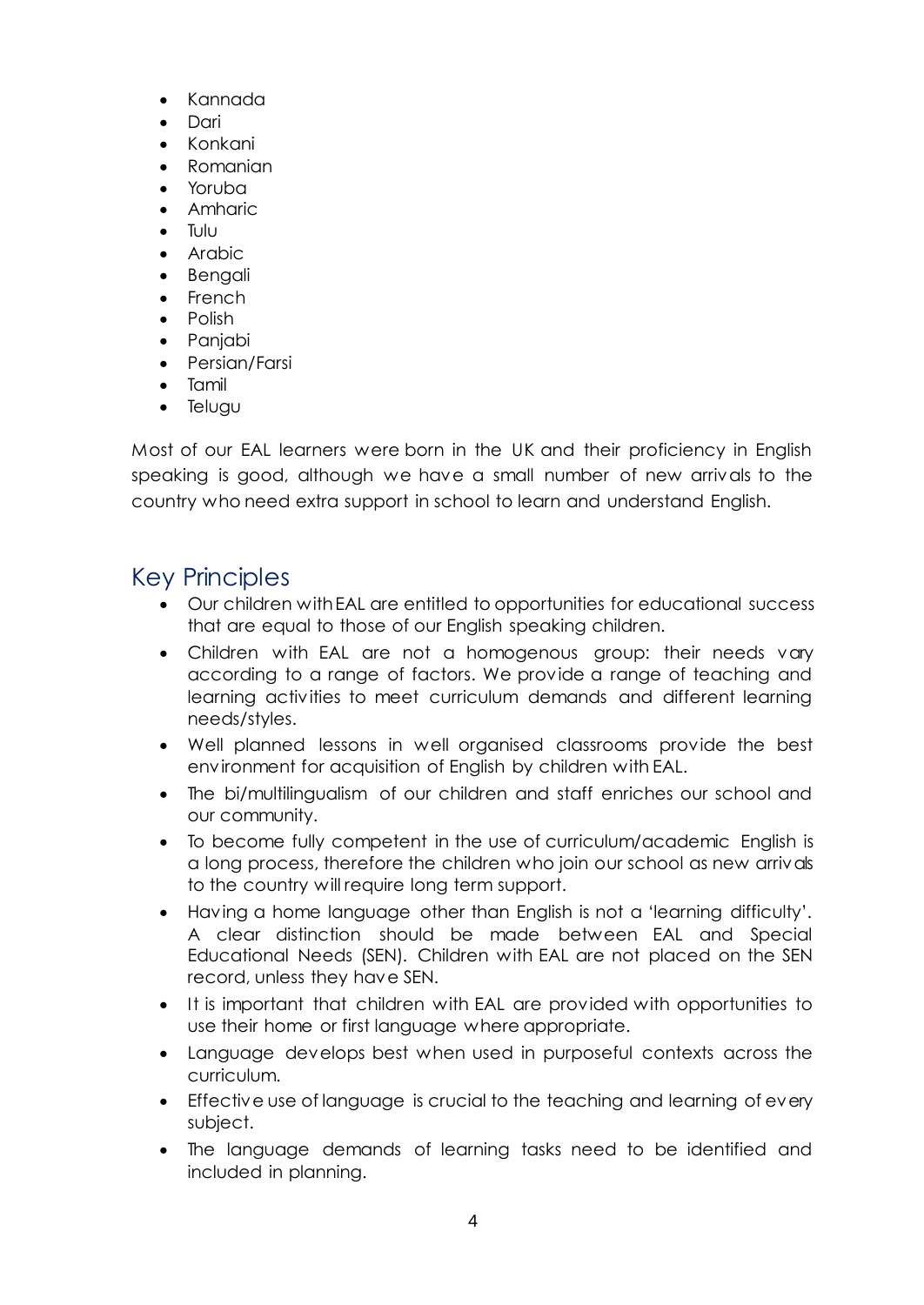- Teachers and Teaching Assistants play a crucial role in modelling curriculum language.
- The focus and timing of additional support is an integral part of curriculum and lesson planning.
- Although many children acquire the ability to communicate on a day to day basis in English quite quickly, the level of language needed for academic study is much deeper and more detailed, and can require continuing support for up to ten years.
- Language is central to our identity. Therefore, teachers need to be aware of the importance of pupils' home languages and to build on their existing knowledge and skills.
- Many concepts and skills depend on and benefit from well-developed home language and literacy in home language enhances subsequent acquisition of EAL.
- All languages, dialects, accents and cultures are equally valued.

#### Roles and Responsibilities

At Sherwood Primary School, we have an Inclusion Team which includes the Headteacher, Deputy Headteacher, Pupil Premium Leader, SEND Leader, More Able Leader and EAL leader.

The EAL leader is responsible for monitoring progress of our EAL learners, maintaining an EAL register, ensuring staff are well informed about the background and additional needs of individual EAL learners, and supporting staff to liaise with families of EAL learners.

All teachers are language teachers and there is a collective responsibility, held by all staff, to identify and remove barriers that stand in the way of the learning and success of EAL learners and to support their language development.

#### Teaching and Learning

- Lessons at Sherwood Primary School are carefully and thoroughly planned by the teachers, ensuring appropriate differentiation according to the various needs of all pupils.
- Classroom activities have clear learning objectives and use appropriate materials and support to enable pupils to fully participate in lessons.
- There is a focus on both language and subject content in lesson planning.
- Scaffolding is provided for language and learning where appropriate, e.g. writing frames.
- Pupils have access to effective staff and peer models of spoken language.
- Additional visual support is provided, e.g. posters, pictures, photographs, objects, demonstration, use of gesture, as is verbal support, e.g. repetition, modelling, peer support.
- 'Talk for writing' is used in many subject areas, which reinforces the correct use of technical vocabulary and appropriate sentence structure.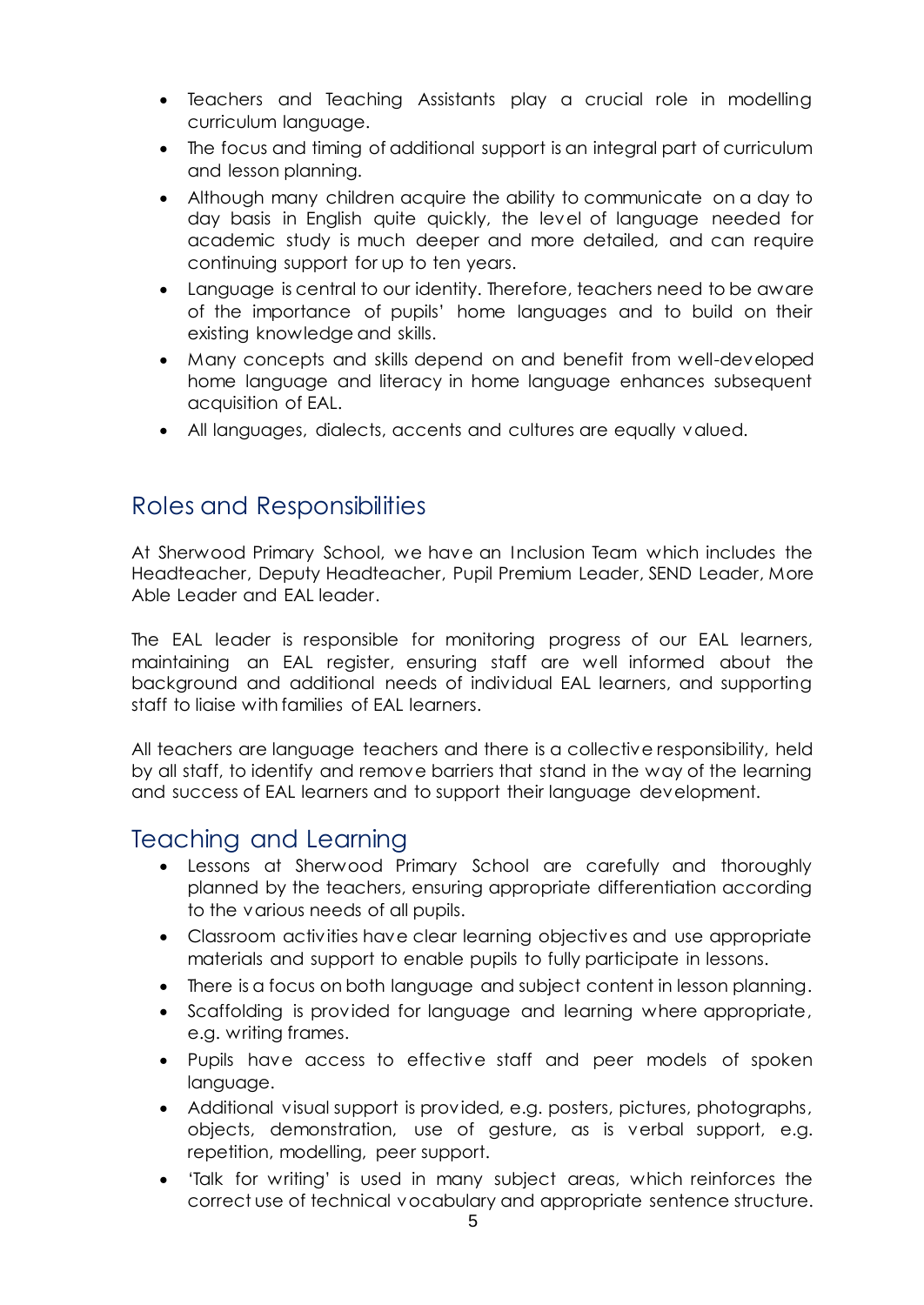- Steps are taken to ensure the cognitive challenge remains appropriately high for EAL learners.
- Key language features of each curriculum area, e.g. key vocabulary, uses of language, forms of text, are identified and displayed in every classroom.
- Enhanced opportunities are provided for speaking and listening, including both process and presentational talk, and use made of drama techniques and role play.
- Use is made of collaborative activities that involve purposeful talk and encourage and support active participation.

#### Reading and Vocabulary

Reading and vocabulary continue to be a pivotal aspect of all children's learning at Sherwood. The key vocabulary for each topic is stated in teachers' medium term and weekly planning, and displayed in classrooms, with definitions where appropriate. This key vocabulary, with definitions, is also shared with parents on our half termly newsletters to encourage discussions at home around how these words link to our current learning in each subject area.

#### Planning, Monitoring and Evaluation

Curriculum planning takes account of the needs of EAL learners by building on their previous experiences and considering their religious, cultural and linguistic backgrounds. EAL learners are assessed on entry in EYFS using the NASSEA framework, then again at the start of Year 3 and the start of Year 5. New arrivals to Sherwood are also assessed using this framework if English is not their first language. Language targets for next steps are then set where necessary. General progress in all subjects is assessed termly by teachers, and monitored by the EAL subject leader. Provision for EAL learners is evaluated regularly and adapted as appropriate.

## Special Educational Needs and Gifted and Talented Pupils

The staff in our school have a clear understanding of the difference betw een SEN and EAL. Our school ensures that EAL learners are not over represented in SEN groups or underrepresented in More Able, Gifted and Talented groups. Any EAL pupils who do have SEN have appropriate access to SEN provision.

#### Assessment

Staff are given time with the EAL subject leader to discuss pupil progress, needs and targets. Progress in the acquisition of English is assessed for new arrivals using the NASSEA assessment framework, as outlined above in the 'Planning, Monitoring and Evaluation' section.